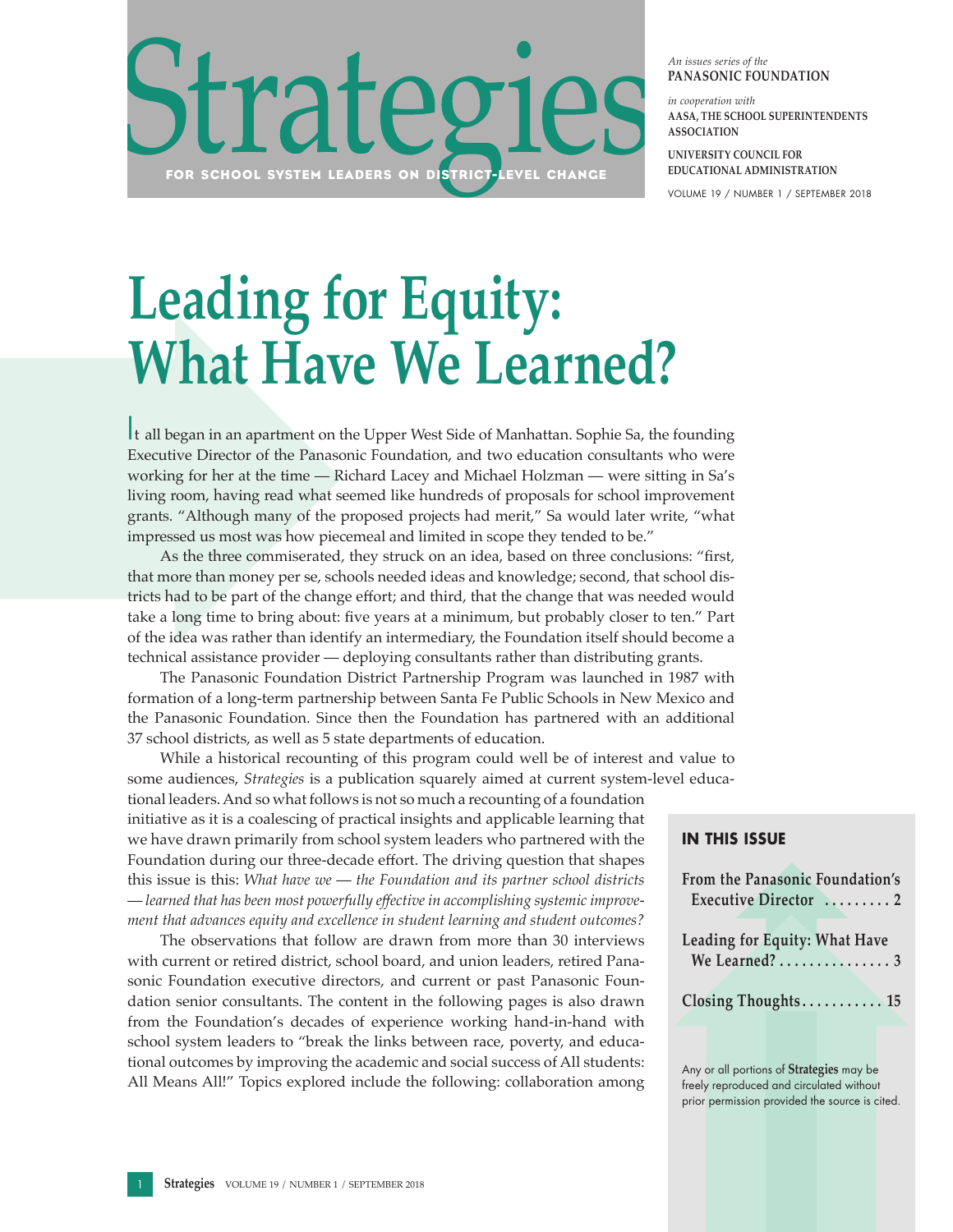administration, union, and school board; prioritizing equity; organizational culture; leadership and school board governance; resource allocation; accountability and use of data; and the power of networks.

If you find helpful insights in the pages that follow, please don't hesitate to share this publication widely.

*— Scott Thompson, Editor*

# **From the Panasonic Foundation's Executive Director**

Since its founding in 1984, the Panasonic Foundation has been deeply rooted in supporting equity and educational excellence for all students by investing in systemic change and capacity building. Over the years, this work has yielded important results and insights from district leaders on school improvement, equity strategies, and student support services. In this issue of *Strategies*, we capture some of those insights and reflect on the Foundation's three decades of leadership in equity-based district partnerships and networks to improve student outcomes.

As the Foundation prepares for a new chapter in its history, we will continue to focus our efforts on improving educational outcomes and opportunities for children — especially children from low-income backgrounds and from underrepresented communities — to succeed in the global 21st century. Over the next few months, the Foundation will refine a new strategic framework, allowing us to incubate new ideas and develop new partnerships in areas that are key indicators of student success, such as literacy, STEAM (Science, Technology, Engineering, Arts, Math) education, and college and career readiness.

We hope this issue of *Strategies* will be useful to educators, district leaders, and community stakeholders in their ongoing efforts to improve student outcomes and help prepare students for success. On behalf of the Panasonic Foundation and our Board of Directors, we offer our sincere thanks and gratitude to the many school system leaders, community stakeholders, consultants, and staff who were instrumental in advancing the Foundation's district partnership program.

*— Alejandra Ceja*

#### **About the PANASONIC FOUNDATION**

The Panasonic Foundation was established in 1984 by the Panasonic Corporation of North America. The Foundation focuses on improving educational outcomes and opportunities for children — especially children from low-income backgrounds and from underrepresented communities — to succeed in the global 21st century, with particular attention on literacy, STEAM, and college and career readiness.

#### **About AASA, THE SCHOOL SUPERINTENDENTS ASSOCIATION**

The mission of AASA, the School Superintendents Association, is to support and develop effective school system leaders who are dedicated to the highest quality public education for all children.

#### **About the UNIVERSITY COUNCIL FOR EDUCATIONAL ADMINISTRATION**

The University Council for Educational Administration is a consortium of highereducation institutions committed to advancing the preparation and practice of educational leaders for the benefit of schools and children.



**Strategies is published by the PANASONIC FOUNDATION in cooperation with AASA and the UNIVERSITY COUNCIL FOR EDUCATIONAL ADMINISTRATION**

**PANASONIC FOUNDATION 2 Riverfront Plaza, Newark, NJ 07102 Alejandra Ceja, Executive Di[r](http://www.panasonic.com/foundation)ector [https//na.panasonic.com/us](https://na.panasonic.com/us/)**

#### **AASA**

**1615 Duke Street, Alexandria, VA 22314 Daniel A. Domenech, Executive Director [www.aasa.org](http://www.aasa.org)**

#### **UNIVERSITY COUNCIL FOR**

**EDUCATIONAL ADMINISTRATION 405 Emmet Street South, Charlottesville, VA 22903 Michelle Young, Executive Director [www.ucea.org](http://www.ucea.org/)**

#### **Strategies Staff**

**Editor: Scott Thompson Copy Editor: Kathleen Larson Florio Design: Janin/Cliff Design, Inc.**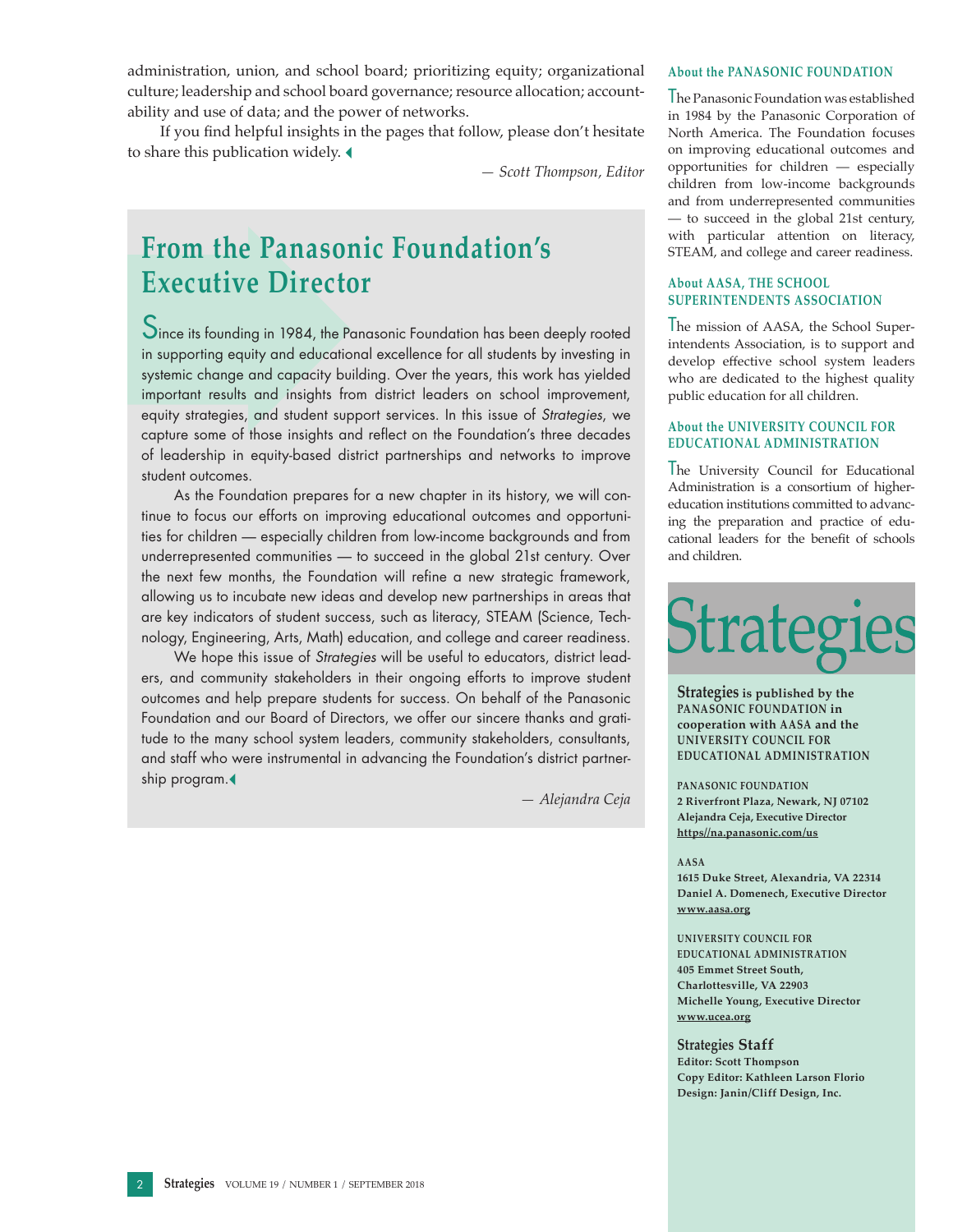# **Leading for Equity: What Have We Learned?**

**Question:** Is it possible in a large urban school district where the teachers' union passed a resolution of "no confidence" in the administration and school board, that in a matter of months the same union president and the same district superintendent would be working so cooperatively that they were co-presenting on labor-management collaboration and finishing each other's sentences?

**Answer:** Yes. It's not only possible; it happened. Here's how.

### **Three Legs of a Stool**

In Columbus, Ohio, on April 6, 2006, the legislative assembly of the Columbus Education Association (CEA) passed a resolution of "no confidence" in the superintendent of Columbus City Schools (CCS) and the Columbus Board of Education. The resolution raised 15 issues, including failing to provide competent leadership in every school, failing to provide a plan to improve the district, and ignoring concerns of parents, driving them to leave the district and enroll in charter schools.

According to education consultant Betty Jo Webb, what gave rise to the resolution was a void in communication between the administration, the union, and the school board. Then Columbus Education Association President Rhonda Johnson points out that, in fact, there was communication going on through the CEA's publication *Voice*, but the communication was one way. In reference to the district administration, Johnson says, "We communicated *about* them, not *with* them."

When the resolution passed, the public school system in Columbus was deep into a long-term partnership with the Panasonic Foundation, and Webb was one of several Panasonic Foundation Senior Consultants visiting the district on a monthly basis. Both Johnson and Webb remember when Webb got Johnson and then Superintendent of Schools Gene Harris into the same room, stood at the door, and said, in effect, "You're going to be in this room until you figure it out." The basic strategy was to talk things through. As Webb explains, "We get so energized, and we're so passionate about our part of the work that we fail to get an understanding of the other partner's part."

This initial sit-down evolved into a series of meetings, sometimes with small groups and sometimes with larger groups, that took place every other week, with locations alternating between district and union offices. According to Webb, a particularly helpful strategy involved conducting individual interviews with participants in advance of meetings so that themes and unexpected



areas of convergence could be established going in. Each meeting concluded with written agreements about actions to be taken. Fulfilling those actions was a way to build trust. From these efforts emerged the Joint Labor-Management Committee, which operated through problem prevention as well as problem solving concerning contractual issues and the quality of teaching and learning conditions.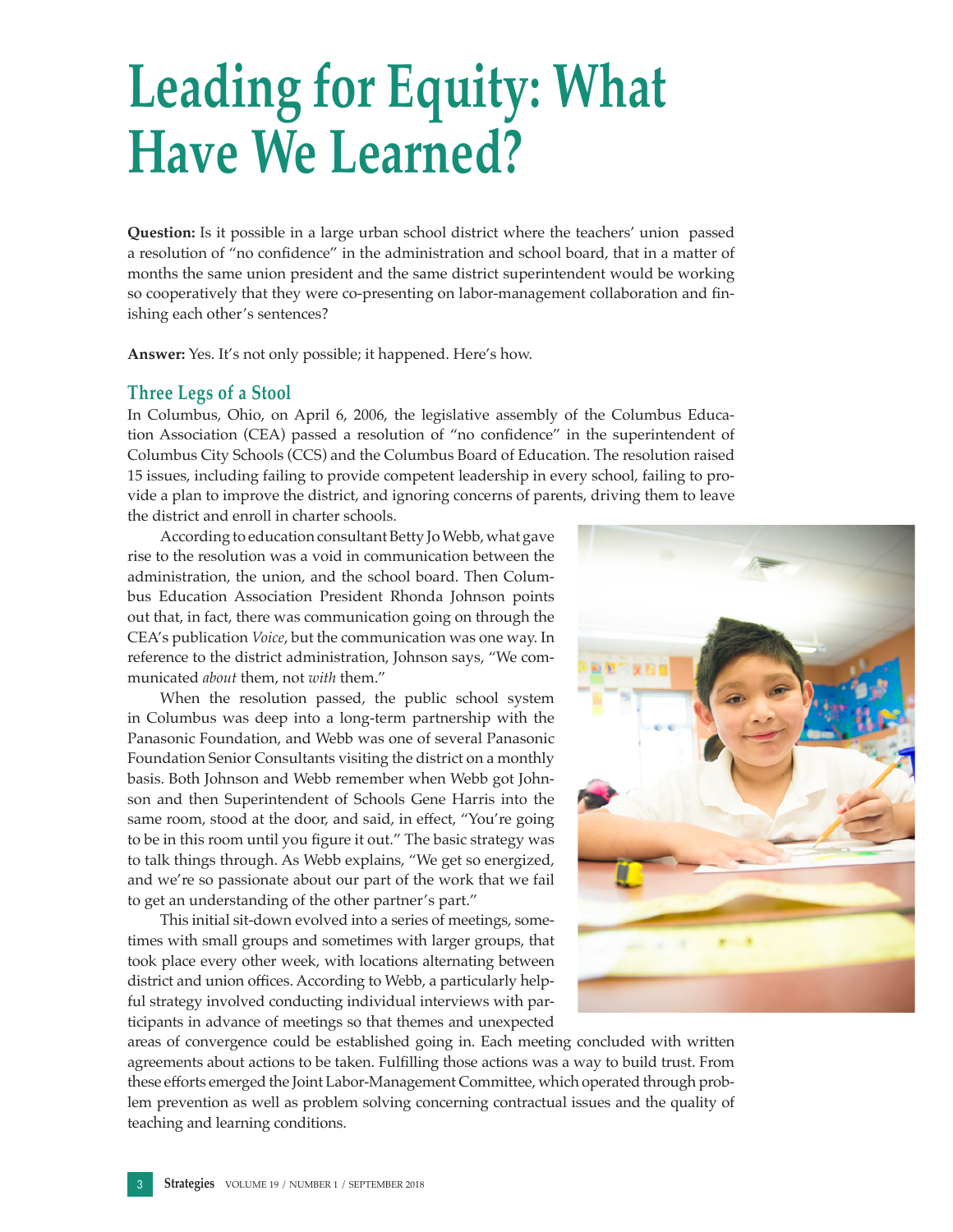Over time, the air was cleared, and the parties were not only regularly communicating but actively collaborating. In January 2009, for example, the Columbus Education Association and Columbus City Schools submitted a joint proposal to the NEA Foundation: "Closing the Achievement Gaps Initiative." The proposal included the following language: "CEA proactively engaged the CCS administrators and school board to support the most recent operating levy. In fact, CEA raised \$67,000 to support the levy effort. CEA and CCS are engaged in an 'all children can learn' partnership with Panasonic [Foundation] to create the role, structural and accountability changes necessary for all students to achieve at higher levels and to close the achievement gaps."

During the period of improving relations between the district administration and the union leadership in Columbus, there was also a change in the chair of the Board of Education. For a time, the Board had been at war with itself, with, for example, one member arriving at each meeting wearing fatigues as an expression of his hostility. "The Board of Education meetings went from being the best war movie on TV on Monday evenings," according to Webb, "to something where the press did not even want to attend," because the theatrics were gone.

We lead off with this particular anecdote for several reasons. For many years, the Panasonic Foundation looked for a commitment between a district's administration, teachers union, and school board to work in — or at least towards — a collaborative relationship as a

prerequisite for entering into long-term partnership with the Foundation. This was referred to as the "three legs of a stool," and it represented the belief that the parties in a school system are all part of one interdependent system. Sadly, the Foundation found itself gradually backing away from that commitment during the past decade. Too often it seemed that an oppositional union leadership could unilaterally prevent an otherwise promising partnership from even beginning if the Foundation held to this standard. But the transformation that happened in Columbus, beginning in 2006, is possible wherever there is a mutual commitment to working through differences and investing in a set of interrelationships that will better serve the children and young people attending the schools, which are the point of focus for all parties concerned.

The Columbus story is certainly dramatic in its degree of transformation from a dysfunctional relationship to one that stood out as an example of what is possible when shared commitment, respect, and a focus on common concerns replace walls of suspicion and mistrust. At the same time, there is nothing particularly histrionic in the strategies and tactics employed to bring

about the change. It primarily came down to facilitated dialogue that took place regularly over a period of months and led to the formalization of structures for heading off problems before they became exaggerated.

Similar lessons could be drawn from a number of school systems that partnered with the Panasonic Foundation. Gloria Rendon, who was a teacher and principal with Santa Fe Public Schools before serving as Superintendent from 2000 to 2005, prioritized developing open relationships with union leaders and board members. She met monthly, or more frequently when needed, with leaders of the two unions — one instructional and the other maintenance. "You could talk to each other civilly and agree to disagree on lots of issues," she says.

Many Panasonic partner districts, including Santa Fe, involved union and school board representatives on teams that traveled to the Foundation's Leadership Associates Program (LAP) events, where teams from the array of partner districts came together in large-scale, off-site events. These events enabled union and board leaders to directly participate in district conversations about key strategic initiatives. As Rendon points out, these union and board participants in LAP then became advocates for district efforts.



Rhonda Johnson *Past President of Columbus Education Association*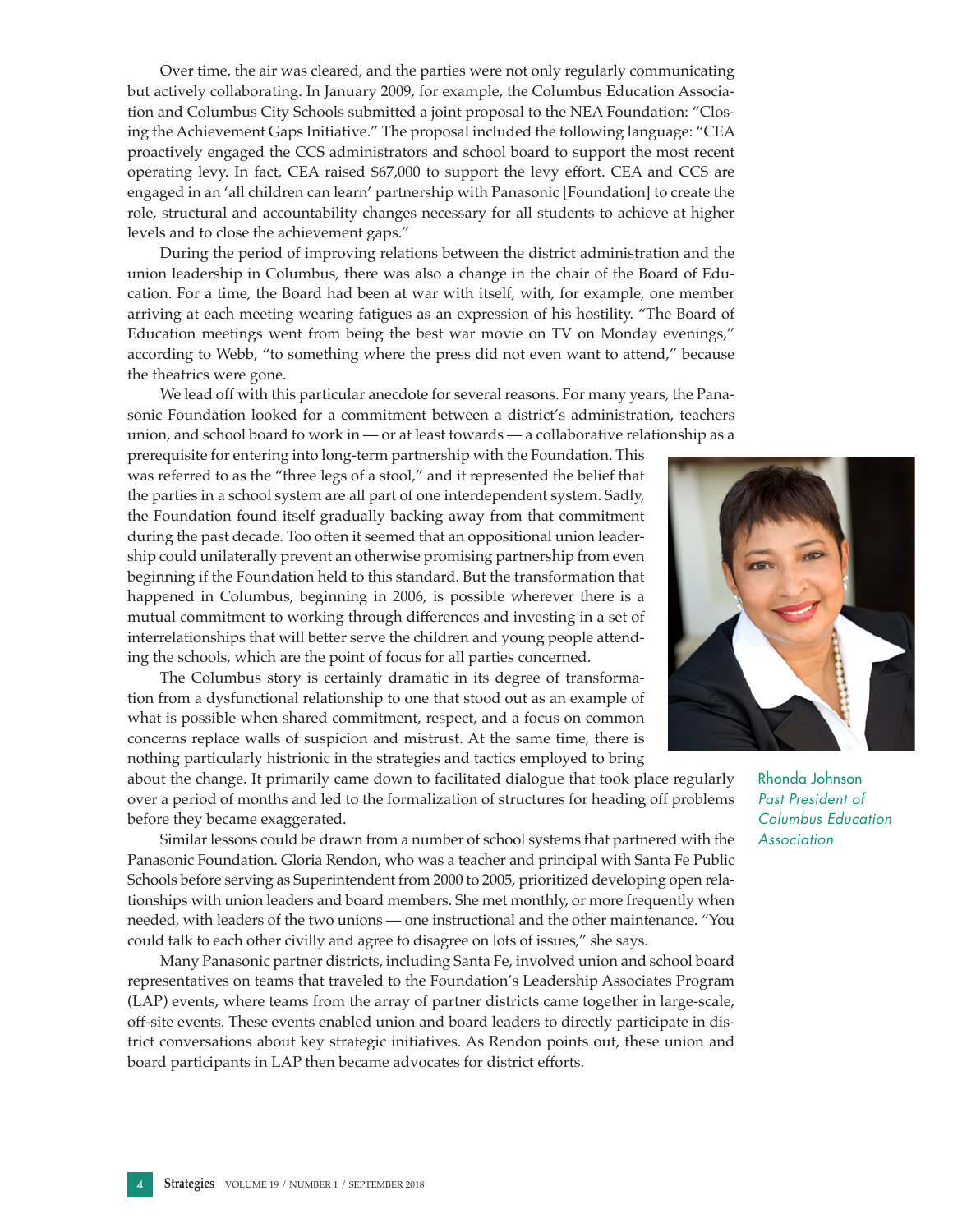"During my time in Highline School District we faced difficult leadership styles from the union," says John Welch, who was Superintendent in Highline (WA) from 2005 to 2011. "You have to have broad shoulders and put up with stuff. If we're committed to success, we have to keep coming back to the table. We have to think together long enough to reach a solution."

If there are parties on both sides of the table with the will to keep coming back, because the education of children and young people hangs in the balance, then progress toward collaboration becomes possible where even a cease-fire had seemed quixotic. There is an African proverb that Rhonda Johnson cites in relation to bringing parties together to advance the work on behalf of students: "If you want to go fast, go alone. If you want go far, go together."

#### **Naming Race, Prioritizing Equity**

"The reality is that Americans have a difficult time engaging in conversations around race," says retired Panasonic Foundation Executive Director Larry Leverett. "If we don't engage in those conversations, we're not going to be able to address root causes of inequity."

Highline School District (WA) Superintendent Susan Enfield reports a "seminal moment" in her growth toward being an equity leader who is able to publicly name race as a critical factor. She was participating in a Panasonic Foundation LAP institute. These events, in addition to providing keynote presentations and a substantial amount of facilitated district-specific team time, also included cross-district learning activities.

In reference to a cross-district conversation at a LAP institute, Enfield says, "One of the women at my table (I believe she was a school board member from Oakland; she was African American) and we were talking about how do we tackle issues of racial equity. I said I've always sort of felt that it's not my place to do that, because of who I am: I'm this little white girl in her pearls. And she looked at me and said, 'It's exactly because you are the white woman in pearls that your voice is going to be heard very differently and by different people than mine will. And that's why you do have to speak up.' For me that was a moment where I thought I was being respectful in not wanting to speak on behalf of those whose experience I can't understand, because I haven't lived it. I was really just copping out. I was giving myself a way to avoid really hard conversations. That stayed with me over the past several years as we've continued to push this work in Highline."

"Our data clearly shows that race is at the center of inequity," says John Welch, who preceded Enfield as Superintendent in Highline and now serves as Superintendent of the Puget Sound Educational Service District. "[At Puget Sound] we have focused on training our employees to understand institutional racism and its impact on students and their educational experience and on creating policies and practices that support racial equity," Welch says. "It is an ongoing journey. We hold a vision of eliminating opportunity gaps by leading with racial equity and becoming an antiracist, multicultural organization. This includes a lot of work around exploring the development of historical racism and its impact and understanding how systems have come to reflect the dominant culture through the oppression of others. Once you have that training and knowledge building under way, you can better tackle your systems and structures to make sure they are fair. We believe this work has to get into the bones of the organization, not just in a vision statement, so that every day you can interrupt — and even better, dismantle — practices that are not supportive of equity. It's hard work; it's emotional work; it's exhausting work; and it's work that must lead to action. You can talk about race and being anti-racist, but you have to take action."

To move from words to action, the Equity in Education group at the Puget Sound Educational Service District has introduced a racial-equity tool for decision making around policies, practices, resource allocation, and hiring. The racial-equity tool asks a series of questions, says Welch: "How does that program or policy or procedure educate about current realities of race and racism and opportunity gaps? How does that policy or procedure



Susan Enfield *Superintendent, Highline School District*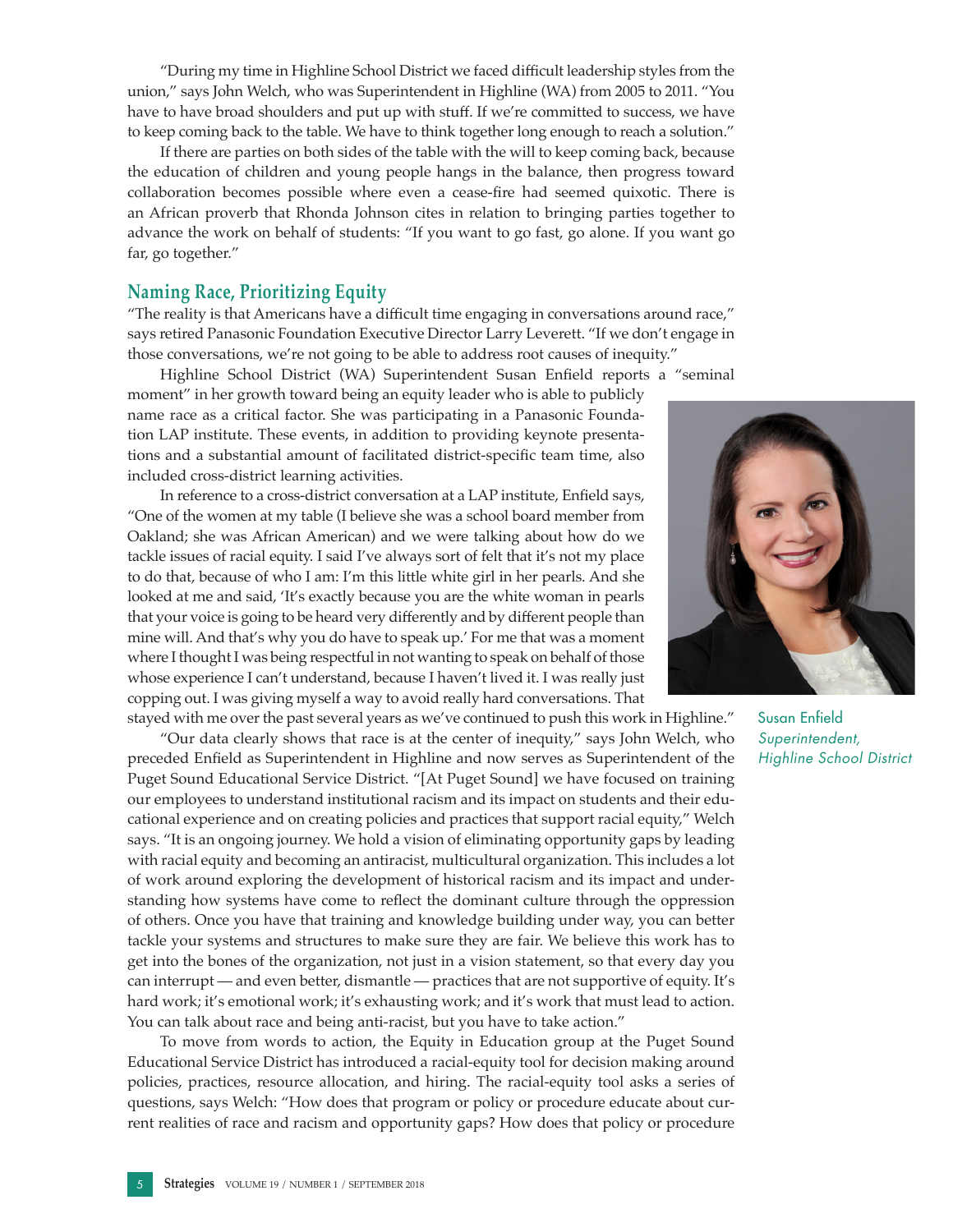encourage sharing about race and racism? That's all in service of raising racial consciousness."

Welch adds that training is significant. "We completely redesigned our new employee onboarding system, so that folks get training right up front and training throughout the course of the year." Perhaps what will most powerfully communicate advancing racial equity as a priority is the embedding of four equity-related competencies in everybody's job description, which will go live during the 2018–19 school year. "That's getting it into the bones of the organization through naming it in job descriptions and supporting people to achieve these competencies and hold one another accountable along the way. Training, support, and monitoring for progress are all part of how we think about evaluation and accountability."

"Drilling down to the names and faces behind the data and then identifying those high-leverage strategies that work for real kids within a particular population" is a way to get the equity work into the bones of the organization,

according to Deborah Winking Contino, who was a Senior Consultant for the Panasonic Foundation working with several Panasonic Foundation partner districts, including Racine Unified School District (WI). "One thing we identified in Racine was that dual-language programs were successful. The achievement gap had literally disappeared among students in the dual-language program. That was noteworthy in a district where there's a 30 percent achievement gap for kids of color. Why? It was so clear when you did learning walks that they had defined a set of strategies that addressed what that population needed." According to Contino, strategies that were evident included the following:

- total physical response (coordinating language with physical movement)
- 
- environmental print (labeling things in classrooms to build vocabulary)
- culturally responsive instruction
- home visits
- common professional development for teachers
- collective efficacy attitude among the program teachers

Too often, district rhetoric about prioritizing equity and seeking to close achievement gaps gets well ahead of specific strategies and interventions for addressing the unique needs of students who are struggling on the back end of those gaps.

#### **Taming the Beast of Organizational Culture**

Culture eats strategy for lunch, as the saying goes. According to Sampson County Public Schools (NC) Superintendent Eric Bracy, culture also eats data and any number of other things.

As defined in a [previous issue](http://www.aasa.org/uploadedFiles/Resources/White_Papers/Strategies/StrategiesFall05Final.pdf) of *Strategies*, organizational culture "is the underlying shared beliefs, history, assumptions, norms, and values that manifest themselves in patterns of behavior, or, in other words, 'the way we do things around here.'" As Edgar Schein, in his book *Organizational Culture and Leadership*, points out: "The bottom line for leaders is that if they do not become conscious of the cultures in which they are embedded, those cultures will manage them. Cultural understanding is desirable for all of us, but it is essential to leaders if they are to lead." As Michael Bracy, Superintendent of Jones County Public Schools (NC), observes: "Culture is paramount to any change."

"We don't pay enough attention to changing culture," says Leverett, who had been Superintendent in three districts before becoming Executive Director of the Panasonic Foundation. "Too often we rush to solutions, craft technical responses, and engage in implementation without ever examining the soil into which the initiatives are being planted. A toxic culture results in spoiled fruit." Similarly, former Superintendent and Panasonic Foundation Senior Consultant Allan Alson notes that "we frequently run way too fast before trust is built. Building trust as a capital strength for agency is really critical."



John Welch *Superintendent, Puget Sound Educational Service District; past Superintendent, Highline School District*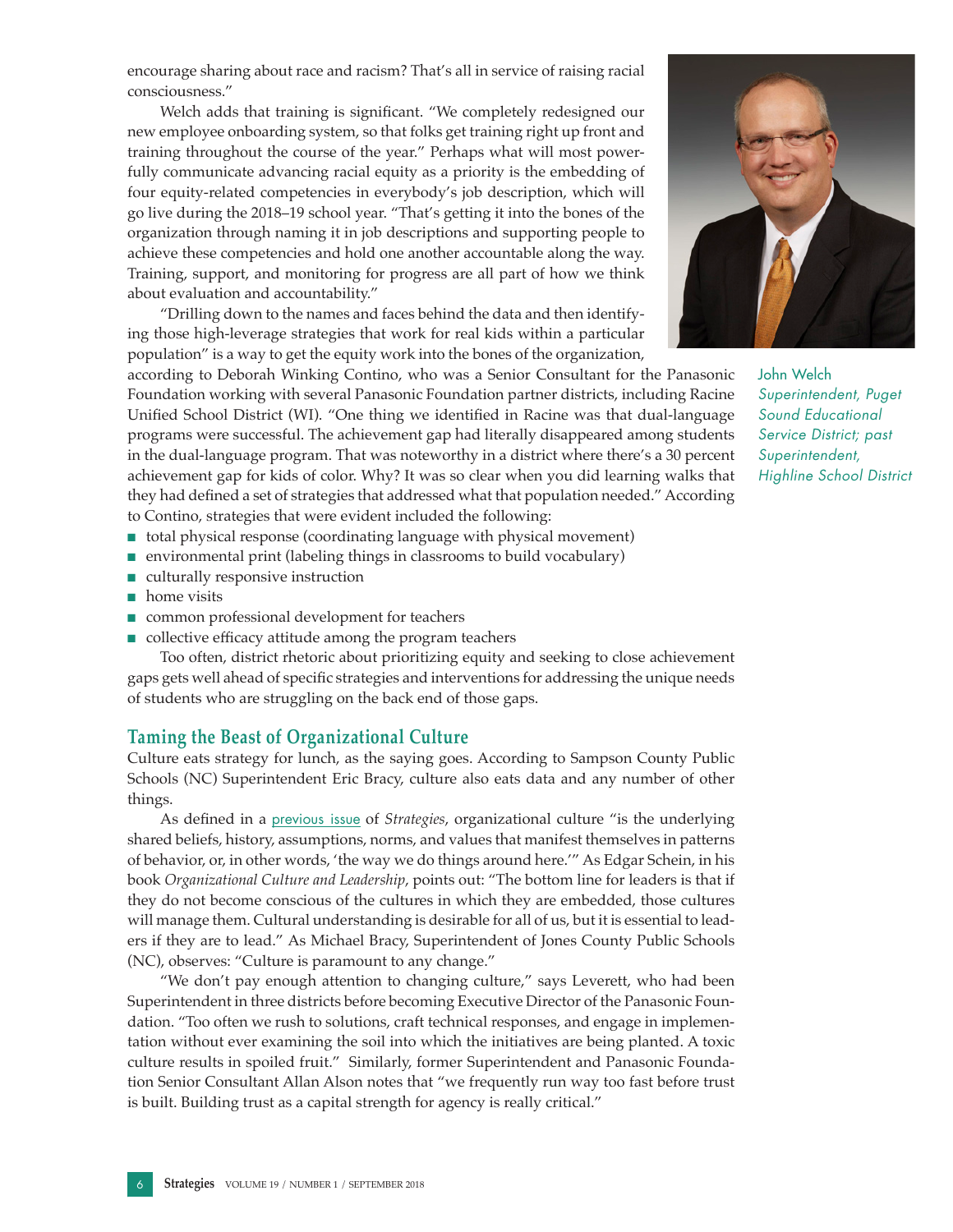What is least and most effective in terms of changing the culture or reculturing? "You can't change culture by memo," according to Joshua Starr, who was Superintendent in Stamford (CT) and Montgomery County (MD). "A lot of it is modeling."

Pablo Munoz, who was Superintendent in Elizabeth Public Schools (NJ) prior to becoming Superintendent in Passaic (NJ), agrees: "I'm not going to change culture by beautiful poetic words. Culture changes through action. If we want to change a culture of low expectations, we change curriculum and graduation requirements."

This approach is well illustrated by Scott Elliff, who was a Panasonic Foundation Senior Consultant prior to becoming Assistant Superintendent for one year and then Superintendent for another seven years of Corpus Christi Independent School District (TX). Elliff had worked in the district's central office prior to becoming a consultant with the Panasonic Foundation, and when he returned as Assistant Superintendent, he found that the central office was dysfunctional both within itself and in its relationship to district schools. The central office was viewed as a regulatory agency that gives directions and levels sanctions. What was missing were structures for collaboration and information sharing and school support.

"Culturally, that became a big part of our work as a leadership team," Elliff explains. "We moved a lot of people around and out. There were some structural aspects to changing culture. We put structures in place that forced cultural change, forced people to sit down and talk with one another. We provided a lot of professional development to our central office leaders — from instructional folks to our maintenance director."

One structural practice that was aimed squarely at changing the culture was to bring all administrators at the level of program director and above together monthly for the purposes of professional development and information sharing. "Everybody had a role in creating those experiences," according to Elliff. "There were people in that group who'd worked in the district for over 20 years and never met formally with some of their peers at the same level in the organization. Getting those people in the same room and putting them in a situation where they had to know one another and talk about kids together and talk

about their work and what it was they wanted to be as leaders in the district, that was transformational. They came up with solutions for how they shared information with campuses and how they responded to campus needs, how they worked with one another to solve problems" and how to avoid working in silos.

"I think the role of any leader is to shape the culture of the organization," says Marcia Lyles, who is Superintendent of Jersey City Public Schools (NJ). "Changing culture comes from building an infrastructure that will support that change and ensuring that everyone in that community understands there are some non-negotiables about what has to happen for children; but also to say, 'I'm not blaming you.' It is a slow shift sometimes. You build infrastructures that can support learning. You have that tension where you give them some safe spaces, but you also say, 'You've got to move forward.'"

When Lyles arrived in Jersey City as the new Superintendent in 2013, she came to a culture that placed a premium on how long an individual had been there and on maintaining the status quo. Lyles was not only an outsider, but

she was also the first African American female to lead the district. Jersey City prides itself on being one of the most racially and ethnically diverse cities in the country, with a student population of about 28,500 that is 32 percent African American, 38 percent Latino, 17 percent Asian, and 11 percent white, but the topic of race was generally skirted. "People had not disaggregated data, and so they were not focused on who was doing what," Lyles explains.



Scott Elliff *Past Superintendent, Corpus Christi Unified School District*



Marcia Lyles *Superintendent, Jersey City Public Schools*

7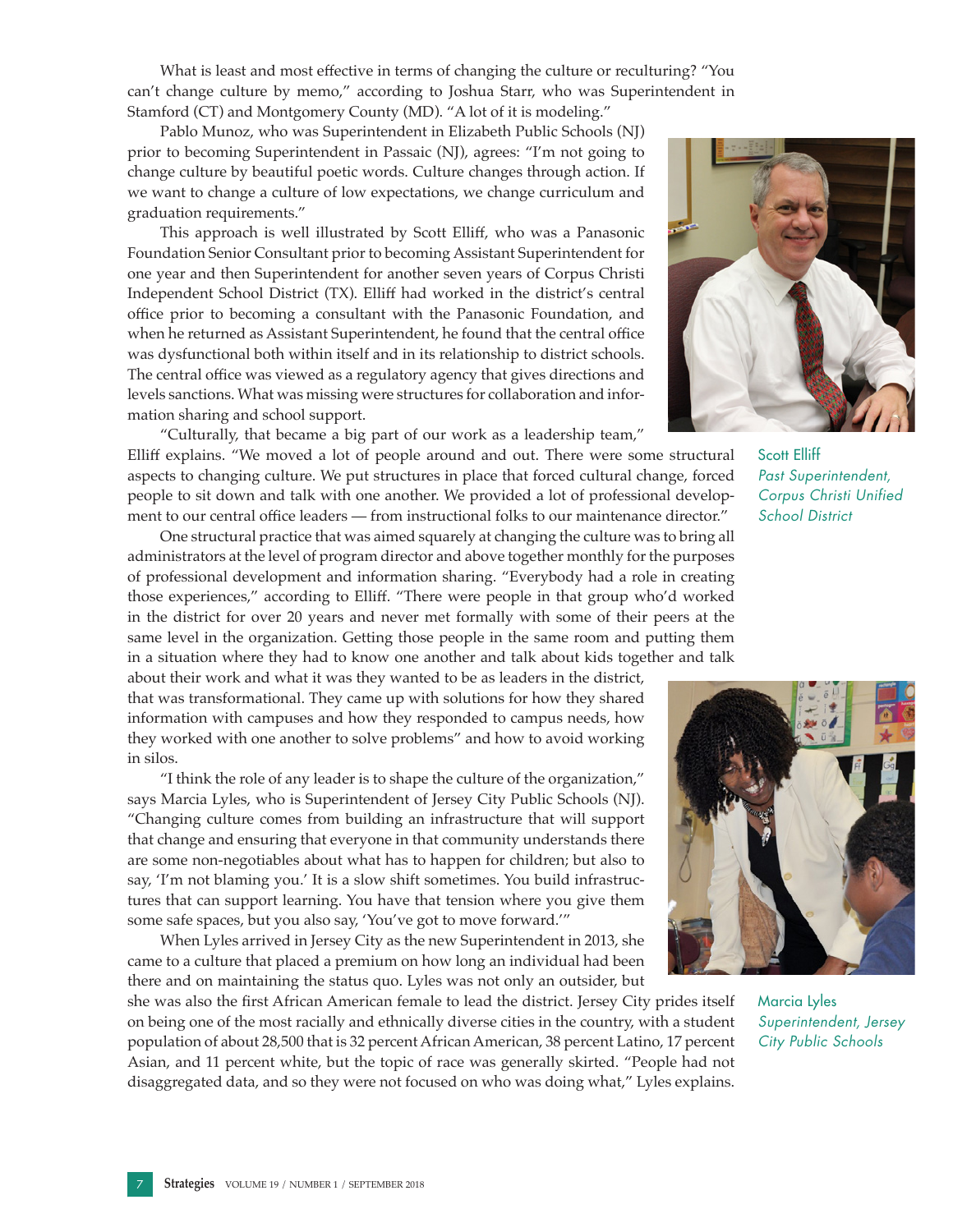"I learned a couple of things along the way. You had to be courageous, but you didn't have to be foolhardy. You didn't have to make people shut their ears and say, 'I'm not listening to you' or make them think they're being blamed for the state of affairs. But you also really had to shine the light. It's giving people a really clear picture of where we are; helping them have a sense of urgency about how we're going to get somewhere else. So let's do this without any blame."

A powerful driver in reculturing Jersey City Public Schools was the adoption of equityfocused instructional rounds, which Lyles encountered through her involvement in the Panasonic Foundation's [New Jersey Network of Superintendents](http://www.aasa.org/uploadedFiles/Resources/Other_Resources/StrategiesNov-2011.pdf) (NJNS). Instructional rounds involve direct observation of classroom practice by small groups of educators and a debriefing process where evidence gathered from observations is organized into patterns. Elizabeth City, Richard Elmore, Sarah Fiarman, and Lee Teitel, the authors of *Instructional Rounds in Education*, identify four essential elements of instructional rounds:

- 1. Leaders of the school to be visited identify a **problem of practice** that is visible in the instructional core and pertains to the school's and/or district's overall strategic direction in advance of the rounds visit.
- 2. Observers **visit classrooms** while teaching and learning are taking place and gather detailed and nonjudgmental evidence that relates to the identified problem of practice.
- 3. The teams that collect evidence in classrooms share and analyze their findings in an observation **debrief**, identifying patterns that shed light on the problem of practice.
- 4. Drawing on the evidence and patterns, participants brainstorm preliminary **"next level of work"** considerations for using resources to make progress on addressing the problem of practice.

Instructional rounds counter the isolation that is typical of educators, who are too often left alone to try to address issues without the benefit of multiple experiences and perspectives from their peers.

Lyles' participation in equity-focused instructional-rounds visits through the New Jersey Network of Superintendents led her to think about how to shape a systemwide conversation on equity, the instructional core, and the relationship between the two. "How do you share and build community around that?" she asked herself.

During her second year in the network, Lyles developed a plan for instituting instructional rounds with an equity focus in schools throughout her district. She engaged several NJNS program design team members to conduct instructional-rounds training sessions with district and

school leaders in August and December of 2015 and began conducting rounds visits in Jersey City schools in January 2016. By the end of the 2015–16 school year, 100 percent of school leaders in the district had participated in at least one rounds visit, and 40 percent had hosted a visit.

Currently every school in the district hosts two rounds visits per year, with a postrounds consultancy between them. The post-rounds consultancy takes place four to six weeks after the rounds visit and requires the leaders of the host school to report on steps that have been taken since the visit, and provide an opportunity for a subset of those who conducted the visit to ask clarifying and probing questions. Lyles says that conducting postrounds consultancies has been "one of the most powerful pieces" of the overall process.

Part of the cultural influence of the systemwide adoption of instructional rounds has been the development of a common language across the system. Lyles tells of visiting a school during a districtwide professional development day and overhearing a group of math teachers developing lesson plans around a set of "look-fors" related to their school's "problem of practice" — terms that came straight out of the district's work on instructional rounds.

"So much of what it takes to create a truly equitable school system has to do with profoundly changing culture," notes Highline School District Superintendent Enfield. "That's far harder than implementing a practice or providing professional learning." She

**"So much of what it takes to create a truly equitable school system has to do with profoundly changing culture."**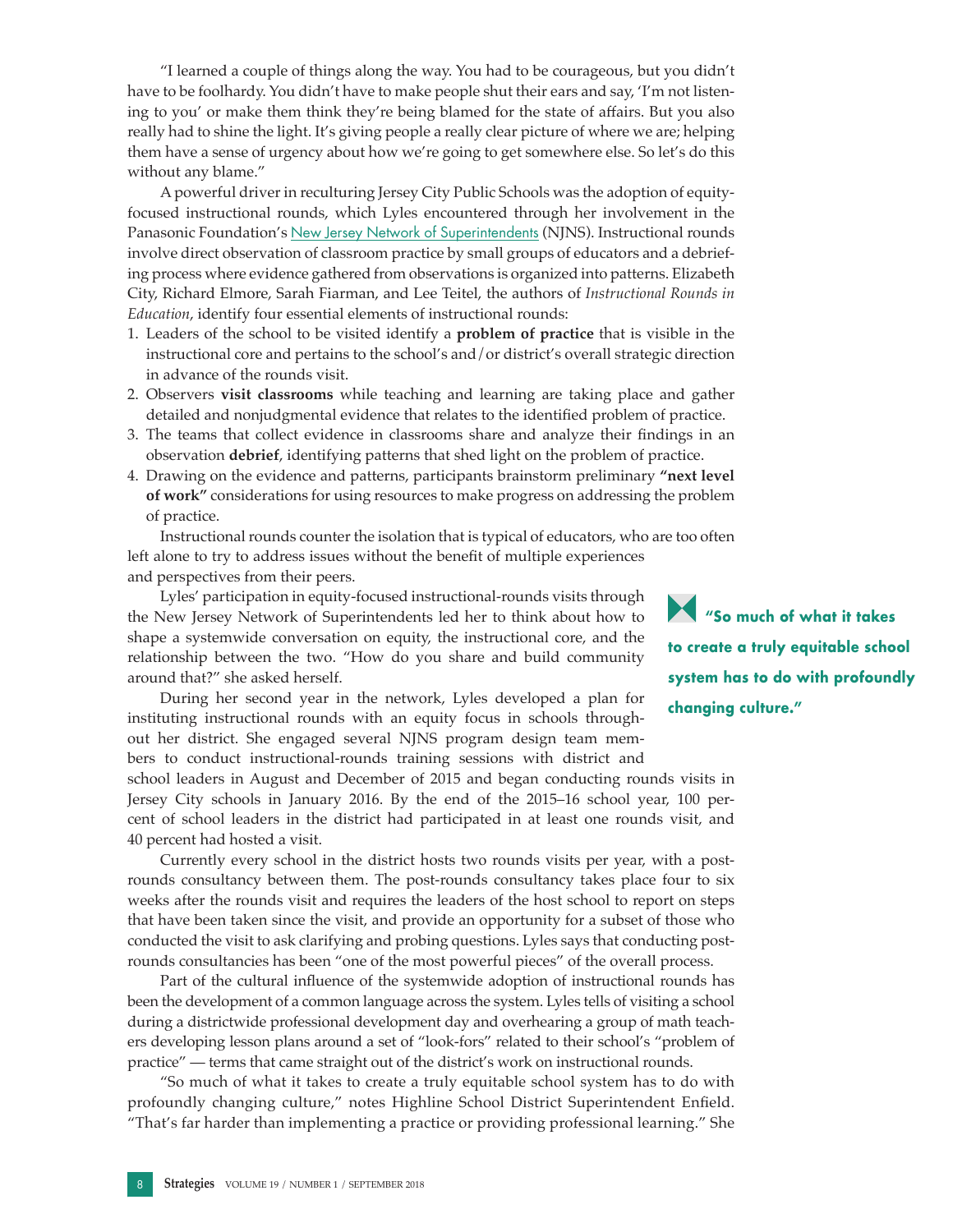says she underestimated the extent of what was required culturally when the district moved to eliminate out-of-school suspensions. "That wasn't just about amending board policy and procedure and providing resources and training and support for staff; it was really about adults having to reorient themselves to young people in their buildings and engage with them in a very different way. Leaders who are truly leading for equity and are willing to make those hard decisions and do what's right for children have to be mindful that we can't do it at expense of adults. We need to acknowledge the personal and the professional impact that that kind of culture shift has on school staff and the time that it takes to do that."

Enfield adds, "I also think it's about really listening to what your people are telling you. I'm constantly learning that there's so much power in people being heard. Even if there's nothing you can do about their concern, there's power in them just being able to vocalize to you that it's hard. That human element of changing culture is really important."

#### **System Leadership and Board Governance**

One could argue that this entire issue of *Strategies* is about leadership, and that would not be a stretch. At the same time, while some of the insights gathered speak specifically to leadership for reculturing or leadership that names race or leadership focused on resource allocation, other insights speak to leadership writ large.

The highest leverage for systemic improvement in education "begins with leadership commitment," argues Panasonic Foundation Senior Consultant and former Superintendent Alson. It comes down to "willing, committed, courageous leadership. Willingness to make some folks uncomfortable." According to Janice Jackson, who was Deputy Superintendent of Boston Public Schools, "You have to know yourself and where you want to take the system, and, at the same time, you also have to be part of a team."

A powerful leadership concept that extensively resonated and deeply influenced leaders associated with the Panasonic Foundation over the last decade and a half can be traced to Ronald Heifetz and his internationally acclaimed book, *Leadership Without Easy Answers.*  Heifetz makes a distinction between work that is technical and work that is adaptive. An article he co-wrote with Marty Linsky, "When Leadership Spells Danger" (April 2004 issue of *Educational Leadership*), explains that "problems that we can solve through the knowledge of experts or senior authorities are *technical* challenges. The problems may be complex, such as a broken arm or a broken carburetor, but experts know exactly how to fix them."

"In contrast," the authors continue, "the problems that require leadership are those that the experts cannot solve. We call these *adaptive challenges*." As Heifetz explained in an interview appearing in the Spring 2002 issue of the *Journal of Staff Development*: "Adaptive challenges require a different form of leadership because our current model looks to authorities to have the answers. But adaptive challenges require experiments, new discoveries, and adjustments that arise from numerous places in the organization. When we look to authorities for answers to adaptive challenges, we end up with dysfunction."

"Technical work is easy but not high leverage," says retired Corpus Christi Superintendent and past Panasonic Foundation Senior Consultant Elliff. "The adaptive work — really getting people engaged in learning how to solve the sticky problems — is hard, but it's worth it." Elliff says there was a great deal required in Corpus Christi to prepare school board members, district and school leaders, and educators to confront adaptive challenges. "It's going to feel like a struggle," he emphasized, "and it's going to feel like suffering. You need to be willing to stay in that to make the sort of long-term changes we want. There was a lot of pressure to see rapid turnaround, to see all our academic problems fixed within one school year. I had to learn how to manage that whole process of going deep."

Elliff says that leading for adaptive change bore fruit in two areas. When he returned to the district, there was an obvious need to address problems around the quality of teaching and learning and in relationships in schools between teachers and students, students and students, teachers and teachers, and administrators and teachers. There had been four chief academic officers in two years! "Teachers and principals had been left on their own to find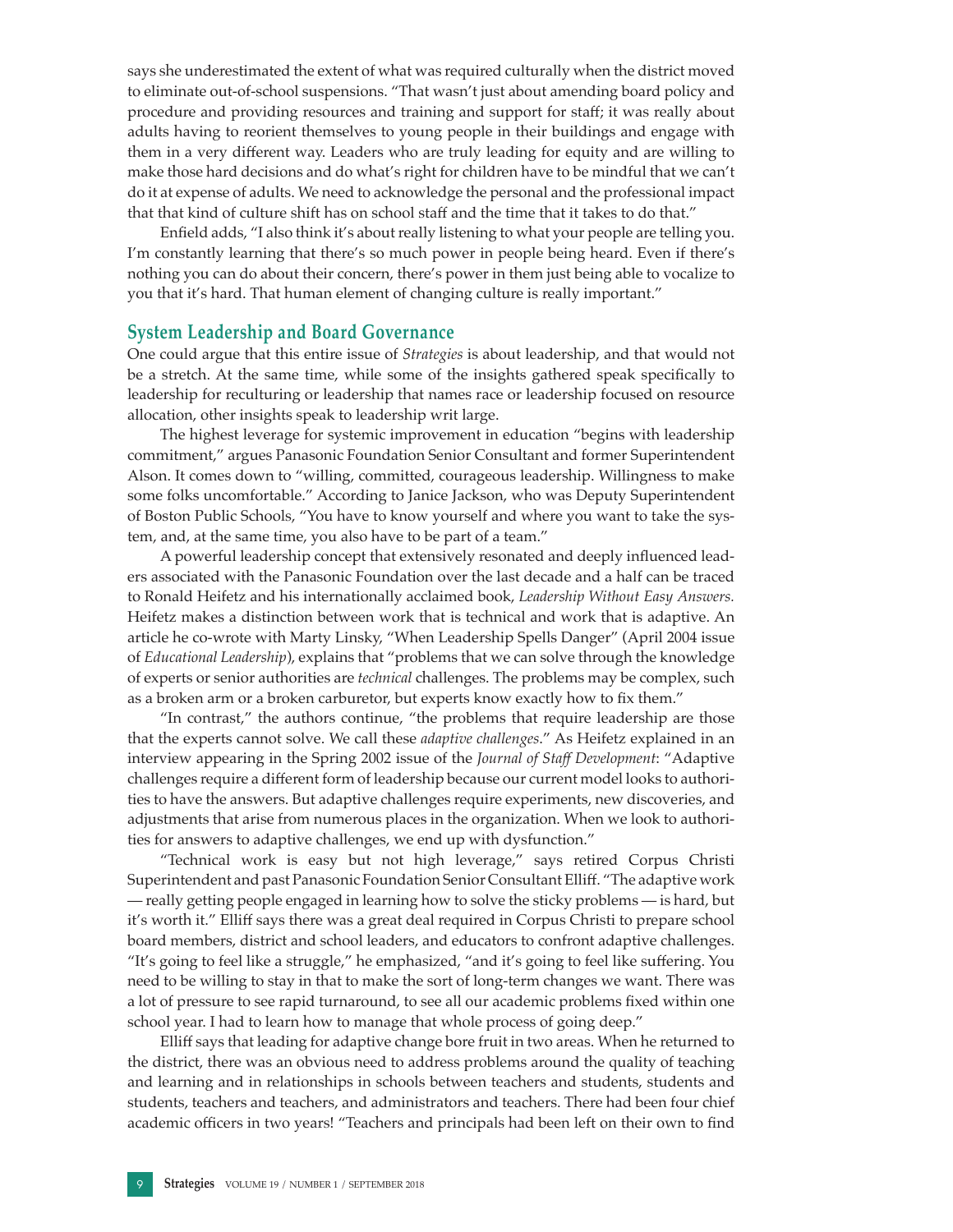to increase student engagement in learning and to improve the quality of relationships. "Success came in being zealous about those two areas of work. We were able to see evidence not just in student performance, but in changes in language, teaching behavior, and behavior with students." Data confirmed a reduction in incidents of bullying and in other disciplinary indicators. The district held a Superintendent's Leadership Conference every August, involving

their way," Elliff explains. "We worked really hard … and used some existing frameworks"

about 600 educators and administrators. In the past, a new emphasis was introduced each year. "I saw there was a role for me as leader in the district to provide way-finding for people," Elliff says. "That meant that we weren't throwing out everything from before." Rather, it was an annual opportunity for reiterating and deepening the same essential work, year after year. "We were holding out a lantern for people as they struggled."

A genuinely adaptive leader understands that he or she does not have a corner on ideas or answers. "A school board member can ask a question that will change the direction of a district," notes Christian Rhodes, Chief of Strategic and External Affairs in Prince George's County Public Schools (MD). A board member can "ask a question that may seem from left field; it may not be always rooted in facts, but it is their personal experience or an anecdotal piece of information that they received from a community meeting or an email from a constituent. In many of those cases, if the administration gets past its visceral reaction that 'we know more,' if you look at the root, it's generally a good question." A thoughtful board member "asks probing questions that cause the administration to do some self-reflecting, and in many cases come back with a thought-out plan of how we're going to address that," Rhodes adds.

While many question the value of school boards (and there are, in fact, far too many cases of dysfunctional boards driving out potentially effective superintendents), when school board members understand their collective role as stewarding the public school system on behalf of the community it's designed to serve, and when both the board and administration stay in their lanes, collaborative work to advance an agenda of equity and excellence can result.

"School board members are regular people from the community who are reflective of their constituents, and they set the bar and the direction for what the future of the city will look like, how the funds are spent, what kind of education is happening, what kinds of improvements are happening, and they have the pulse of the kids, the parents, the community, and the politicians," says Stan Neron, who has served on the Elizabeth (NJ) Board of Education since 2009. "It's a vital role, and something that should be valued. One thing that is key is that we don't run the school district. We simply are stewards over the process. We've got to follow process, and that's where the success comes into play."

"For school boards to contribute to public school systems," notes Bernie Dorsey, who has served on the Highline (WA) Board of Education since 2007, "it's incumbent to recognize that [bringing] the voice of the schools into the community is as important as [bringing] the voice of the community into the schools. Both responsibilities need to coexist. You can't be just that watchdog for the com-

munity that's going to keep the schools in line, and you can't be just the school representative that's going to get the community to toe the line." Keeping both of those functions in balance brings a perspective that school systems don't otherwise have.

One fast lane to board dysfunction is when board members act as individual directors rather than as members of a unified board. "The pitfall of a lot of school board members is they run for office and they get elected because there's a singular issue they are really focused on," Dorsey says, "whether it's lack of challenging curriculum or rigor or cultural relevance. The board needs to function as a team, and they need to intentionally work on that; otherwise they are just five or seven or nine individuals. Obviously you're not going

Stan Neron

*Member, Elizabeth Board of Education* 

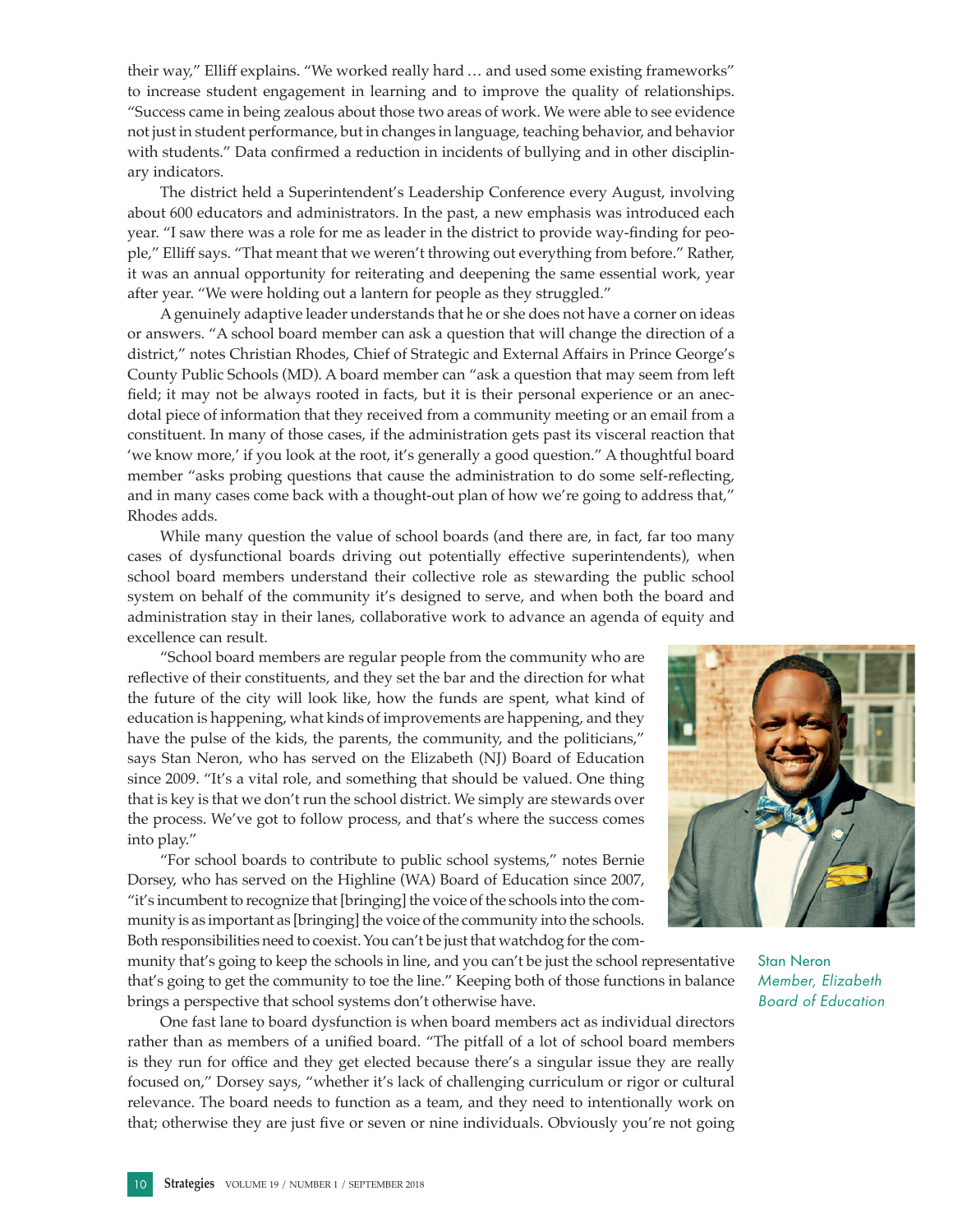to be as successful, because now you've got a superintendent who feels as though she or he has got five or seven or nine bosses and not the one voice. To me that's not fair to the superintendent, and it's not good for keeping superintendents."

On some ineffective boards, you not only have individual members directing the superintendent but also interfacing with other staff. "Our key person that we talk to is supposed to be the superintendent," says Neron. "But what happens is the pressure of community causes you to go outside of those lines. At the end of the day, even if you, as a board member, can get a principal or teacher to do what you want at a school, that's going to backfire eventually, because it's outside of the communication lines. It's outside the chain of command, and it's counterproductive."

Successful school boards invest in their own ongoing development, and a key part of that concerns the induction of new members — helping them transition from the narrows of the issues they ran on to understanding the full array of issues the board, as a collective body, is responsible to oversee. Facilitated retreats, self-assessments, information sharing, and data analysis — if approached thoughtfully — can contribute to the development of individual members and to the board as a whole.

In terms of data analysis, Neron says it was overwhelming when it was all concentrated at the end of the year. What has been more effective is to hold quarterly reviews: "Now we get the chance to say, 'That change you talked about, we need to do it sooner rather than later, because we don't want to see this school nose-dive.'"

The Highline School Board has also benefited from quarterly Saturday retreats. The morning portion included not only school board members and the superintendent, but also members of the superintendent's cabinet. The aim has been for the board and administration to get to know each other's

thinking. "A couple of years ago I had a temper tantrum — in a diplomatic way — around the fact that our attendance data was not acceptable," Dorsey recalls. "We really needed to pull the fire alarm on that. It was an interesting discussion because I was definitely assertive. And I think that's something that staff hadn't seen from me before. We needed to collectively tackle this. It enabled them to see that our hearts were in the right place. We weren't looking for that gotcha moment. We were looking for an opportunity to say, 'OK, here we are, warts and all. What can we collectively do to resolve this or move towards where we want to be?'"

During the afternoon portion of Highline's quarterly retreats, the board and superintendent reflected on and built consensus around issues that arose in the morning. Additionally, "we always reserved an hour for venting or dreaming," Dorsey added.

School boards can play a critical role in advancing a school system's equity agenda. In Highline the equity policy comes first in their policy book so as to make "equity a lens for everything else." Jackie Heftman, who has served on the Stamford (CT) Board of Education since 2008, agrees with the importance of enacting an equity policy, but she is quick to add that its implementation "constantly has to be monitored. Just because you have a policy doesn't mean it's going to happen."

What was more impactful than the equity policy in Stamford was an initiative, known as Middle School Transformation (MST), that began before the equity policy was established. Stamford's MST aimed to de-track the system's middle schools — an undertaking that held significant promise for improving equity but that also provoked strong resistance from some segments of the community. It took place under the leadership of then Superintendent Joshua Starr, together with a school board that had his back — at least in the early phases. Over time several school board members opposed to Starr's agenda were elected, and eventually Starr left to become Superintendent of Montgomery County Public Schools in Maryland. But according to Heftman, "Middle School Transformation is now a done deal. It's the way we do business in Stamford. We deliver education heterogeneously."

**"Just because you have an equity policy doesn't mean it's going to happen."**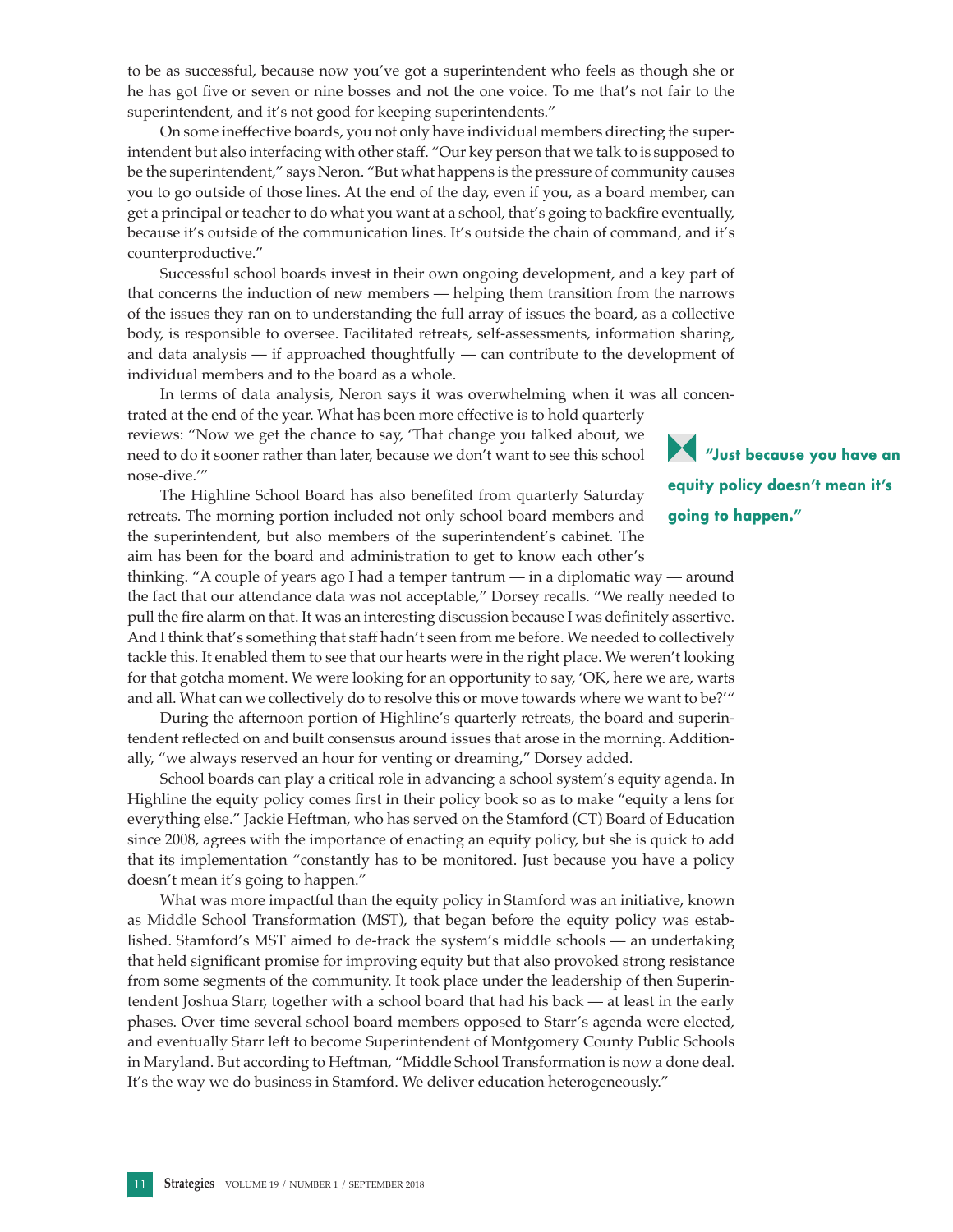## **Allocating Resources**

If you're serious about systemic, sustainable approaches to advancing equity and excellence in your school system, the allocation of resources requires strategic attention. "A strategy is merely a nifty idea if not accompanied by a plan of action that is resourced," points out Puget Sound Educational Service Superintendent Welch. "You have to have difficult conversations about how to use money, time, and human talent."

Sampson County Superintendent Bracy can bear that out. Following a resource allocation meeting in the spring of 2018, he was approached by a principal whose school was receiving fewer resources because it was serving a higher-level socio-economic population than another school in the district. Bracy responded by saying, "I will transfer you to that school today, and you will have those extra resources." The principal's immediate response: "No, sir."

An example of the higher concentration of resources in higher-needs schools in Sampson County is around instructional coaches. "In the past I tried to have instructional coaches in all schools," Bracy explains. "When resources got tight we'd spread them out — a coach here for two days and there for one day. Now I really focus those resources in our more challenging schools every day so they can make a bigger impact. It's hard for itinerant coaches to have much impact. Now those more challenging schools are rising up academically and gaining ground."

"It's all about students getting the instructors and materials they need to succeed," says Passaic Superintendent Munoz. "We budget that way. All our resources go toward making sure each student has the proper allotment."

"When partnering with outside organizations," former Boston Public Schools Deputy Superintendent Janice Jackson points out, "they need to be in step with what you're doing internally. Do not let them control the agenda even if it means giving up resources."

"What's the theory of implementation?" asks Kyla Johnson-Trammell, Superintendent in Oakland (CA) Unified School District. "We have a partner who just received a lot of money from a foundation, and they wanted to give free eyeglasses to all of our kids. 'How much funding do you have and for how long?' I asked. 'OK, the funding runs out next year. What's the long-term plan for sustained funding? Is this just a one-year piece?' I explained our strategy — already in place — of providing eyeglasses to kids, because we have health centers at many of our schools that serve kids who are underserved. 'How could you see your one-year opportunity connected to what we are already doing?' I asked."

"Where we are now," says Johnson-Trammell, "is really having a strategy around 'system-ness' partnerships versus working with every single partner that comes into the system, that has a resource for free. We're really thinking through those invisible steps of implementation. Who's going to hold what? And if there isn't the bandwidth to actually use this resource, do we just say no? How are we measuring it? What's the best model and structure to use the resource so that we actually get traction?"

 "At Highline we were starting down the road of changing our resource allocation," says Welch. As with Sampson County, the approach involved increasing resources for highneed schools, which necessarily meant decreasing resources for schools in more affluent parts of the district. "We got pushback from more privileged and affluent parts of the district, which fortunately were a minority. We needed our more affluent, white parents to believe that our school system is only great when it works well for all students. We needed them to care deeply about the educational experiences of our black and brown kids. Some parents can get into that space and be supportive of change, and for others it can be the first time they really stopped to think about it."

The district tackled the challenge through dialogue. A recession brought on three years of budget cutting. "When we were going through budget cutting, we brought our community together and had people sit with people not like themselves: more affluent people sat



Eric Bracy *Superintendent, Sampson County Public Schools*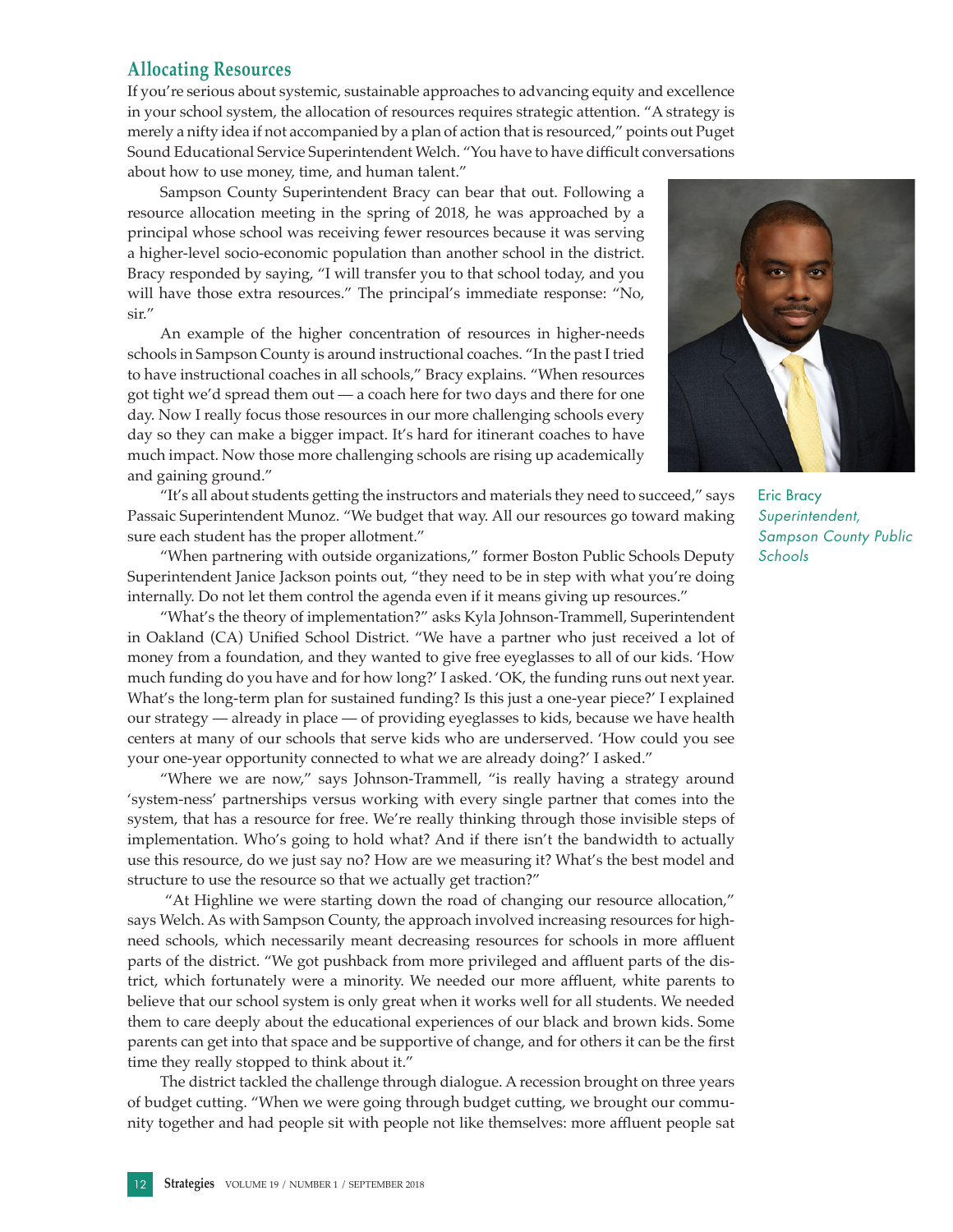with immigrants. They would have to reach consensus. That was a really powerful experience because somebody who traditionally had power now had to work through a different process with other people who were in a different situation. They had to listen and hear from one another. At the core of leading for equity are relationships with one another."

### **Accountability and Use of Data**

On the topic of accountability there was broad consensus among the dozens interviewed for this issue of *Strategies* on the value of what is variably called shared, reciprocal, nested, or mutual accountability. It's an approach that upends the autocratic model of accountability in which top leaders hold underlings' feet to the fire and ramp up the pressure until they get the results they seek. "How do we make ourselves mutually responsible and mutually accountable for the results we're seeking?" asks Webb. A phrase used by Contino gets at the same idea: "We're all responsible for the success of everyone."

Part of what's required to put effective accountability in place, according to Rhodes, is "starting with data and not stumbling into it, which is hard to do without trust, because districts are judged around what their data show. The only way to improve is to know all the facts and what kind of supports are needed. It's less about compliance and more about support."

"At best the data helps us ask better questions," says Starr. "What's the problem we are trying to solve?"

Oakland Superintendent Johnson-Trammell highlights "the importance of being clear about how you plan to evaluate any given service at the outset. At the end of the day every service that may be external — health or free breakfast or transportation, anything that may not be academic — how clear are you about the tie-in to academic measures that you are trying to improve or interrupt? Do you see this as a way to drive down chronic absenteeism, which is a predictor of kids not reading by a certain grade? Or do you see this as a way to bring more parents into the school? Being really crisp about that, which is hard at the systems level. Is it the structure that will get us there? A great spot for us is having a data platform where we're able to link key practices to student outcomes."

### **The Power of Networks**

"The power of networks really does matter," Highline Superintendent Enfield insists. "This is hard work, and it's only getting harder in the political landscape that we find ourselves living in. As superintendents in particular, we're an N of one in our systems. Having people that you can go to and learn from and trust is really, really important. And learning what the work can look like in other contexts is really important."

Part of what Enfield is getting at is that superintendents are in a singular position within their school systems: they alone are direct reports to the board of education, and every employee is working under their leadership. Recognizing this unique position and the value of connecting superintendents across districts was part of the impetus behind the Panasonic Foundation's New Jersey Network of Superintendents, which recently completed its 10th year as a cross-district community of practice. The Network has a strong focus on equity and includes a range of districts, some with high concentrations of children of color and children in poverty and others serving largely affluent suburban families. Sixteen New Jersey school districts had membership in the Network during the 2017–18 school year. "The rich discussion and the opportunity to be able to interact with other superintendents is incredibly rewarding," says NJNS member and Superintendent of Elizabeth (NJ) Public Schools Olga Hugelmeyer. "It's just the best professional development for us. We all recognize that."

"In the New Jersey Network of Superintendents we sat across from districts very different from us," notes Rachel Goldberg, Assistant Superintendent for Curriculum and Instruction with Passaic Public Schools (NJ), "and we went and saw what their students experienced. Having West Windsor-Plainsboro Regional School District in the Network was fabulous for us."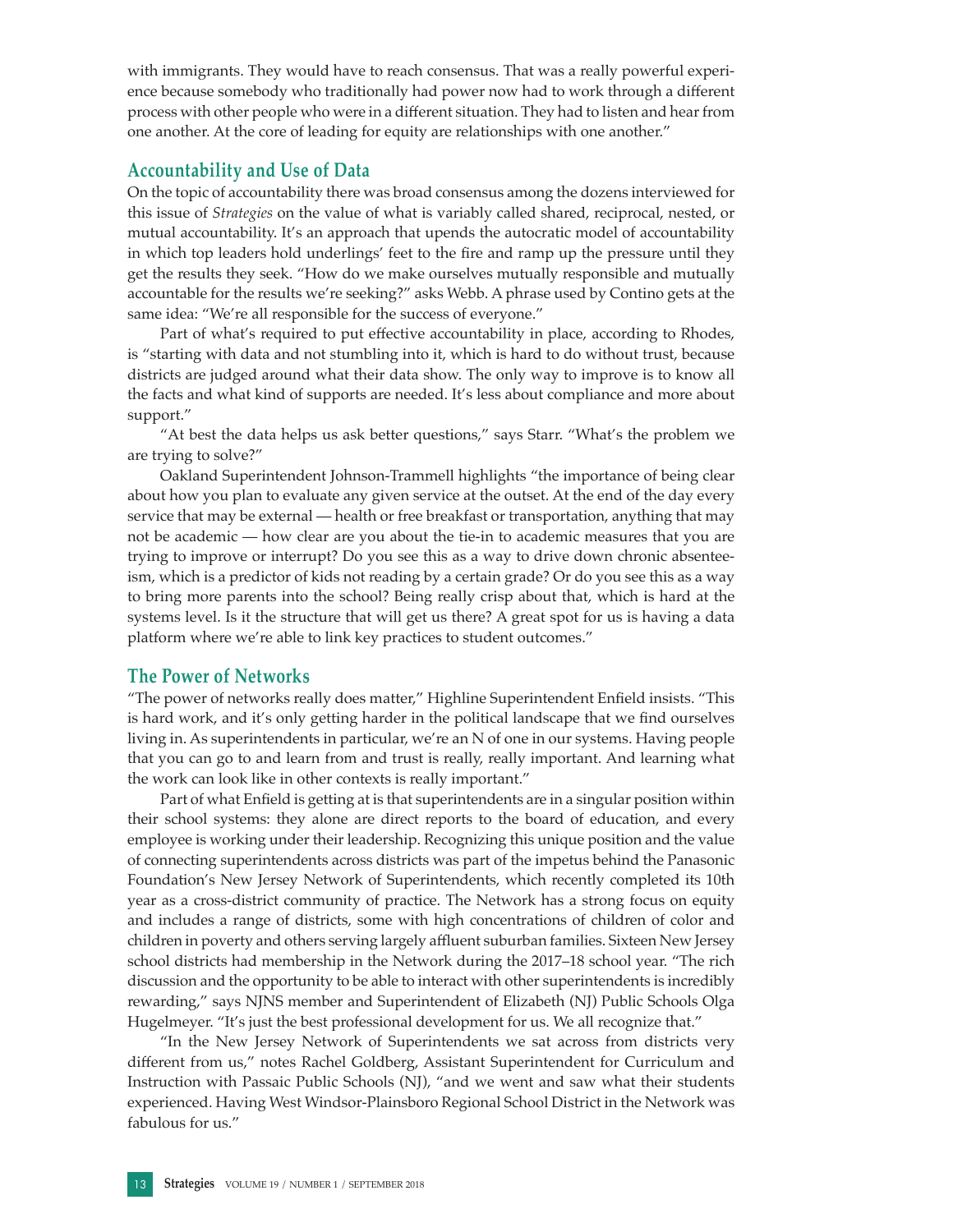Passaic Public Schools serves a student population of 14,637, comprising about 92 percent Hispanic, about 4 percent black, about 2 percent Asian, and about 1 percent white students. Close to 90 percent of students qualify for free or reduced-price meals, and nearly a quarter are English Language Learners. The West Windsor-Plainsboro district, which is located near Princeton University, serves 9,670 students, of whom about 5 percent are economically disadvantaged and about 3 percent are English Language Learners.

"While I know folks in West Windsor-Plainsboro were looking internally at equity, we looked at them and a lot of the schools as external points in equity," says Goldberg. "What do students attending those schools experience? How do we duplicate that regardless of what school our students walk into? There's been a lot of learning around that, and so I think that's helped us to set our goals to say, 'How do we become the best in an urban context?' and 'What does that look like when we're designing student experience starting as early as possible? Are those students sitting in those schools having a better learning experience than our students?' Our district and school leaders have visited Scotch Plains-Fanwood, West Windsor-Plainsboro, and Freehold Regional High School District [all members of NJNS]. They've helped us define what equity looks like."

**Pooling intelligence across districts is a high-leverage strategy.**

Goldberg led a team of 10 school and district leaders from Passaic on a visit to West Windsor-Plainsboro "so that my team could see the level of instruction that was happening. At West Windsor-Plainsboro the instruction was extraordinary, and that's because of the work of the teachers." As a result of the Passaic visits to West Windsor-Plainsboro, district supervisors and instructional coaches in Passaic have a continued dialogue, visits, and curricula review, with a particular focus around middle-grades math instruction. "This has provided a terrific partnership between the two districts at the ground level," Goldberg reports.

More recently, in collaboration with East Carolina University, the Panasonic Foundation organized another cross-district network, involving four rural county school districts in eastern North Carolina. This network is named Focusing on Rural Challenges in Education, or FORCE, and it involves regular visits and conversations across the four districts. "In our FORCE work, Jones [County Public Schools] really talked about their 'data talks' and how they use data for benchmarks," says Eric Bracy, Superintendent of Sampson County Public Schools. "I started doing that immediately. It has paid such great dividends." In fact, two of the other districts in FORCE, Duplin County Public Schools and Pender County Public Schools, also adopted data talks from Jones County, in which district and school leaders come together every nine weeks to review data, including data on student performance, student and staff attendance, and subgroup representation in advanced courses, against benchmarks; and then they talk through what could have been done differently and what will be required to meet goals going forward. As Eric Bracy puts it, "How are you going to take this data in front of you and turn it into the reality of moving your school forward?"

Cross-district networking activities, including those undertaken by NJNS, FORCE, and the Leadership Associates Program, provide strong evidence that while each school district is in some regards unique, school system leaders are grappling with sets of challenges that are fundamentally common. Pooling intelligence across districts is a high-leverage strategy whose potential has only begun to be realized.